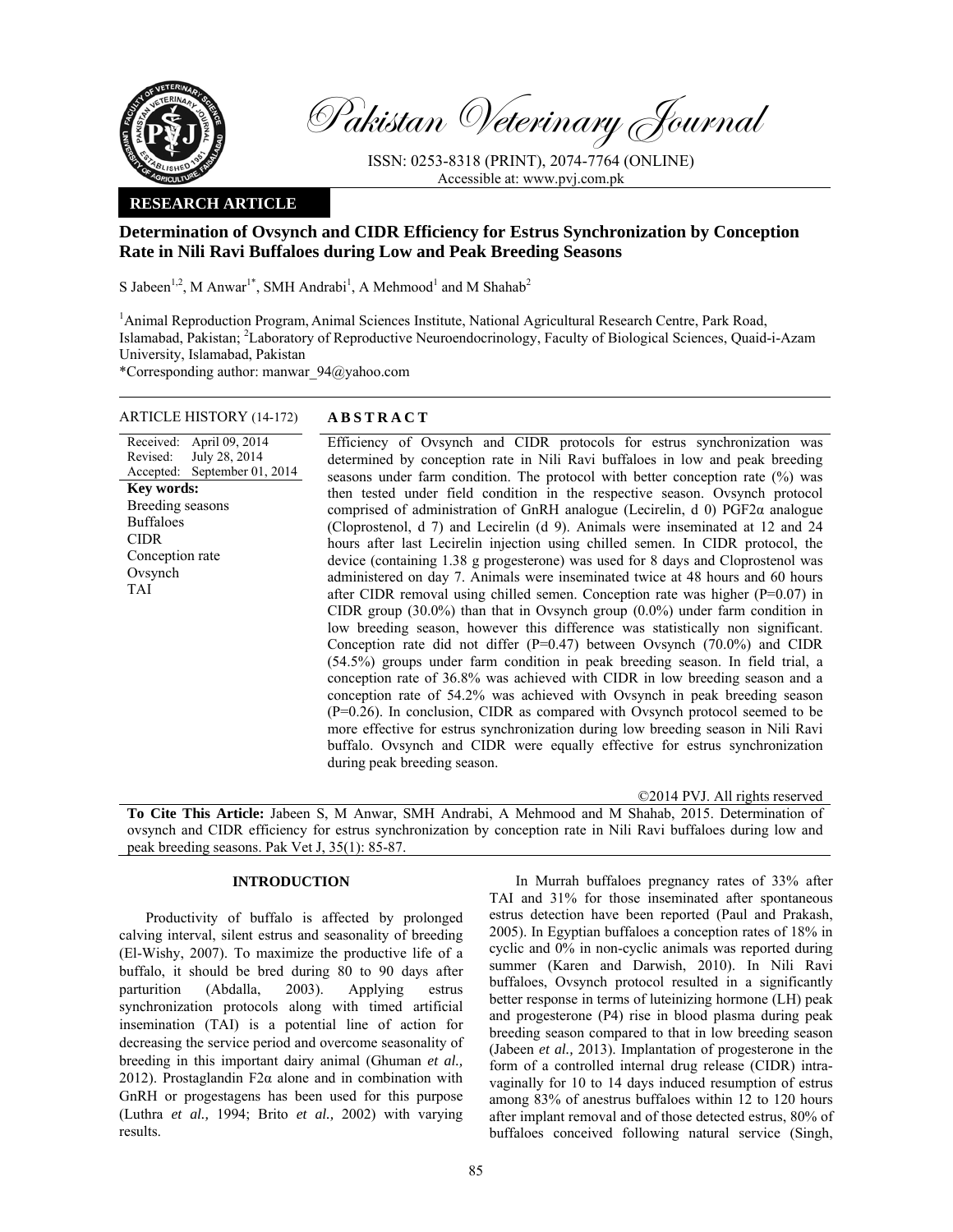2003). Naseer *et al.* (2011) noted that CIDR treated Nili Ravi buffaloes gave a conception rate of 37 and 30% after TAI during low and peak breeding seasons respectively. Based on our previous findings that Ovsynch was not as effective in low breeding season as that in peak breeding season (Jabeen *et al.,* 2013) and that of Naseer *et al.* (2011) that CIDR was almost equally effective over these two periods, conception rate in Nili Ravi buffaloes was compared using CIDR and the Ovsynch protocols.

#### **MATERIALS AND METHODS**

Efficiency of Ovsynch and CIDR protocols for estrus synchronization was determined by conception rate in Nili Ravi buffaloes under farm condition in low and peak breeding seasons. The protocol with better conception rate (%) was then further tested under field condition in the respective season.

**Experiment Design:** Two estrus synchronization protocols **(***vis-à-vis* Ovsynch and CIDR) were compared during two seasons (low and peak breeding season) to induce fertile estrus in buffalo under farm condition.

#### **Estrus Synchronization Protocols**

**Ovsynch:** Synthetic analogue of GnRH (Lecirelin 50 µg i.m., Dalmarelin; Fatro, Italy) was administered on day 0. Seven days later, synthetic analogue of PGF2α (Cloprostenol 150 µg i.m., Dalmazin, Fatro) was administered and on day 9 buffaloes received second injection of the Lecirelin. Animals were inseminated twice (at 12 and 24 hours) after second GnRH injection with freshly collected buffalo bull semen diluted in skim milk and stored at 4°C. Each insemination dose of 0.5 ml diluted semen contained 10 million progressively motile spermatozoa.

**Controlled Internal Drug Release (CIDR):** On day 0, EAZI BREED CIDR (DEC Int. NZ Ltd, Hamilton, New Zealand) containing 1.38 g progesterone in molded silicone was inserted in vagina of each buffalo. The cloprostenol was administered on day 7 and CIDR was removed on day 8. Animals were inseminated twice (at 48 hours and 60 hours after CIDR removal) using chilled semen as described for the Ovsynch protocol. Animals in the control group were not given any heat inducing treatment.

**Animals:** The farm trial during low and peak breeding season was conducted at National Agricultural Research Center, Islamabad, Pakistan (33° 42' N, 73º 10' E). Non pregnant and healthy buffaloes (with body condition score 3 plus) in their first to fourth lactation were used for the trial. Last calving had taken place at least more than 60 days ago. These buffaloes were separated from rest of the herd (of 100 buffaloes) and kept in a well facilitated shed where they were either treated with Ovsynch or CIDR or given no heat inducing treatment (Control). Animals were offered seasonal green fodder (40 kg/buffalo/day). A concentrate comprising of cotton seed cake (2 kg) and wheat bran (1 kg) mixed with 2 kg wheat straw was offered per animal/day. Animals were sent for grazing natural grasses for two h (8 am to 10 am) every day. Clean

water was available *ad lib* for drinking. Animals were also given a 30 min shower twice daily at 10:30 am and 02:30 pm.

Pregnancy Test: Pregnancy test in buffaloes was performed via palpation per rectum 45 days after insemination.

**Conception rate under field conditions with CIDR and Ovsynch in the respective season:** Better evolved estrus synchronization protocols under farm condition in low and peak breeding seasons were further tested in the field trial conducted in Layyah (30° 58' 18" N and 70° 58' 09" E), Punjab, Pakistan. The number of buffaloes with each farmer in the field was 5-10. Animals were in good body condition and in their  $2<sup>nd</sup>$  to  $5<sup>th</sup>$  lactation having calved 3 to 14 months earlier. During day time, animals were kept tied on the manger under tree shade (summer) or in the sun (winter). Animals were kept in door during winter only at night hours. There was a 'cut and carry' system of feeding green fodder. Egyptian clover and lucerne were the major green fodders offered during winter, and millet and sorghum were fed during summer. Each buffalo was fed 2-3 kg cotton seed cake per day. Buffaloes included in field trial were spread over a radius of 10 km during low (n=19) and peak breeding season (n=24). Animals were treated with CIDR or Ovsynch protocol and then inseminated as described above. However, in Ovsynch protocol, animals were inseminated only once (at 16 hours) after 2nd GnRH injection (Baruselli *et al.,* 2003) under field condition. Pregnancy test in buffaloes was performed via palpation per rectum 45 days after insemination.

**Statistical analysis:** Conception rate among the treatment groups was compared by Chi square method. Data are presented as mean±SEM. Probability of P<0.05 was considered to be statistically significant (McKillup, 2012).

#### **RESULTS**

A higher conception rate (%) was achieved in CIDR group as compared to that in Ovsynch group (30.0 *vs.* 0.0; P=0.07) under farm condition in low breeding season, however this difference was statistically non-significant (Table 1). No control animal showed heat during low breeding season. During peak breeding season, Ovsynch resulted in a 70.0% conception rate as compared to a 54.5% conception rate with CIDR under farm condition (P=0.47, Table 1). Three animals out of four were served and become pregnant over a period of 21 days in control group during peak breeding season but their service-days were scattered (not synchronous). A conception rate of 36.8% was achieved with CIDR and 54.2% with Ovsynch under field condition in low and peak breeding seasons respectively (P=0.26) (Table 2).

#### **DISCUSSION**

CIDR treatment gave better (30.0%) conception rate than Ovsynch treatment (0.0%) in buffaloes under farm condition during low breeding season although the difference was non significant. Under field condition,